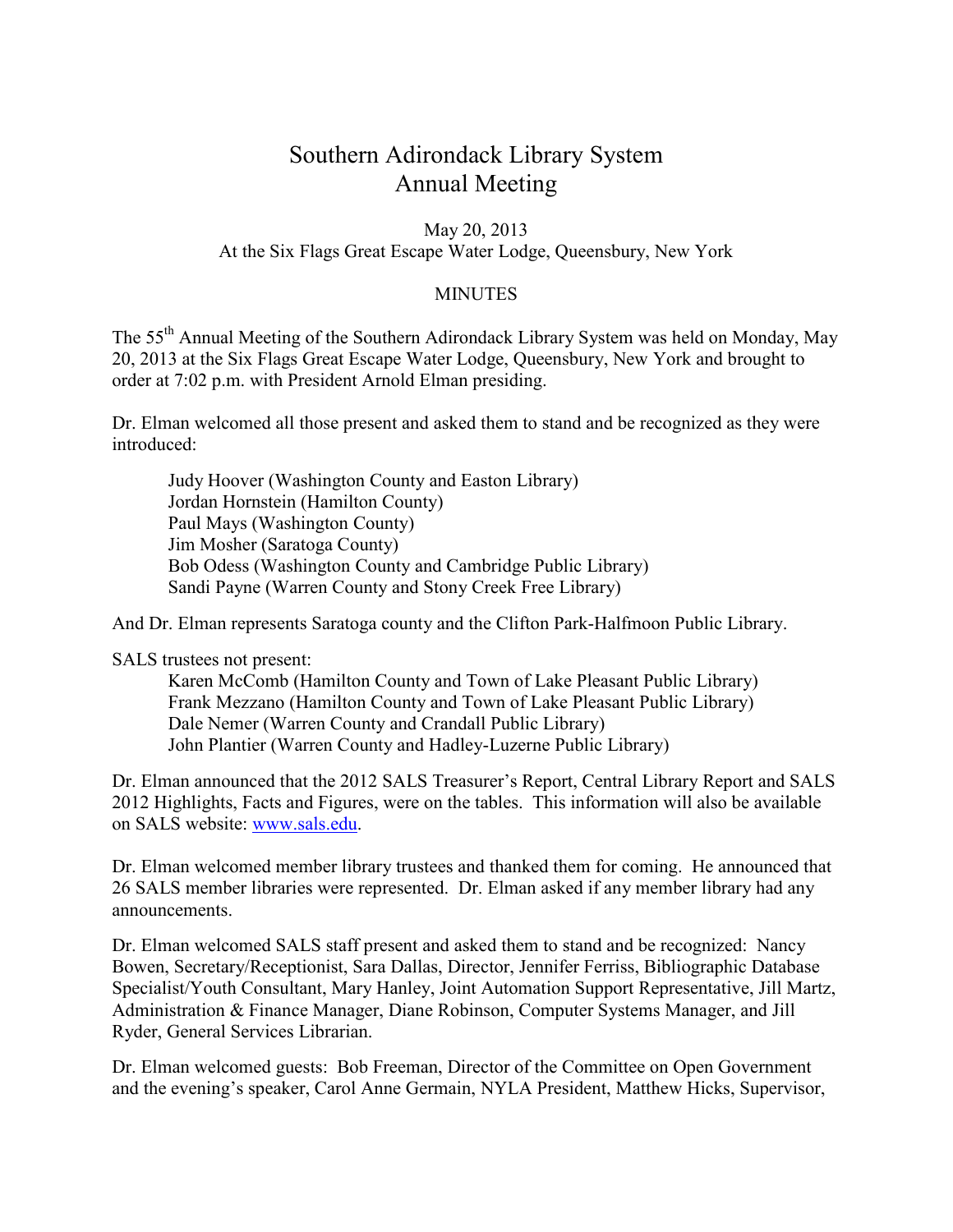Town of Granville, Ken Hodosy, Librarian at Mount McGregor Correctional Facility, Brian LaRose, Mayor of the Village of Granville, Billie Jo McConkey, Saratoga County Office for the Aging, Barbara Ost, NYS Dept. of Corrections, John Romano, Mayor of the Village of Ballston Spa, and Frank Thomas Supervisor, Town of Stony Creek.

Dr. Elman asked Jordan Hornstein to present the Library Program of the Year Awards:

## **Town of Ballston Community Library**—"*Home Delivery Books"*—

The Town of Ballston Community Library, in partnership with the Saratoga County Office for Aging and the Town of Ballston, offers a home delivery book program. When a patron expresses interest in the program, the patron is contacted, and a bag of books is delivered to Town Hall. Through the Saratoga County Home Delivery Meals Programs, homebound people residing in Ballston and Charlton receive books with their meals. Library staff bring the books weekly to Town Hall and pick up the books already read. Recent studies found that reading fiction gives people the same sense of well-being and belonging that they get from actually socializing. By providing books to the homebound The Town of Ballston Community Library helps to fill this very important need.

## **Saratoga Springs Public Library---** "*Sensory Story Time" and "The Sunday Club*"—

"Sensory Story Time" and "The Sunday Club" are programs that form an important part of the library's overall array of programs and services for young people on the autism spectrum and their families. "Sensory Story Time" is geared to young children with sensory integration issues and those on the autism spectrum who might have trouble sitting through the other story times. "Sensory Story Times" are highly structured and interactive and make use of multiple senses. The Sunday Club" is an informal information club for teens on the autism spectrum who get together to play board games and socialize. These two programs complement parenting programs offered by the library for parents and caregivers of young children with autism spectrum disorders.

Dr. Elman asked Judy Hoover, Chair of the Personnel Committee, to present the Library Trustee of the Year Awards:

**Cheryl Gold**---Saratoga Springs Public Library – Cheryl Gold was elected to the Saratoga Springs Public Library Board of Trustees in 2008. She is a tireless advocate for libraries in general and for the Saratoga Springs Public Library in particular. Cheryl also serves on the SALS Board of Trustees. She previously served as both the Treasurer and President of the Friends of the Saratoga Springs Public Library. Cheryl volunteers at the library's Information Desk and local history collection. She was the driving force behind the creation of the Saratoga Springs Public Library Endowment Fund at the Community Foundation for the Greater Capital Region. She created the Ex Libris Society, which encourages members to donate in support of the library's non-fiction collection. Cheryl is attuned to the library user's experiences, especially those with mobility issues.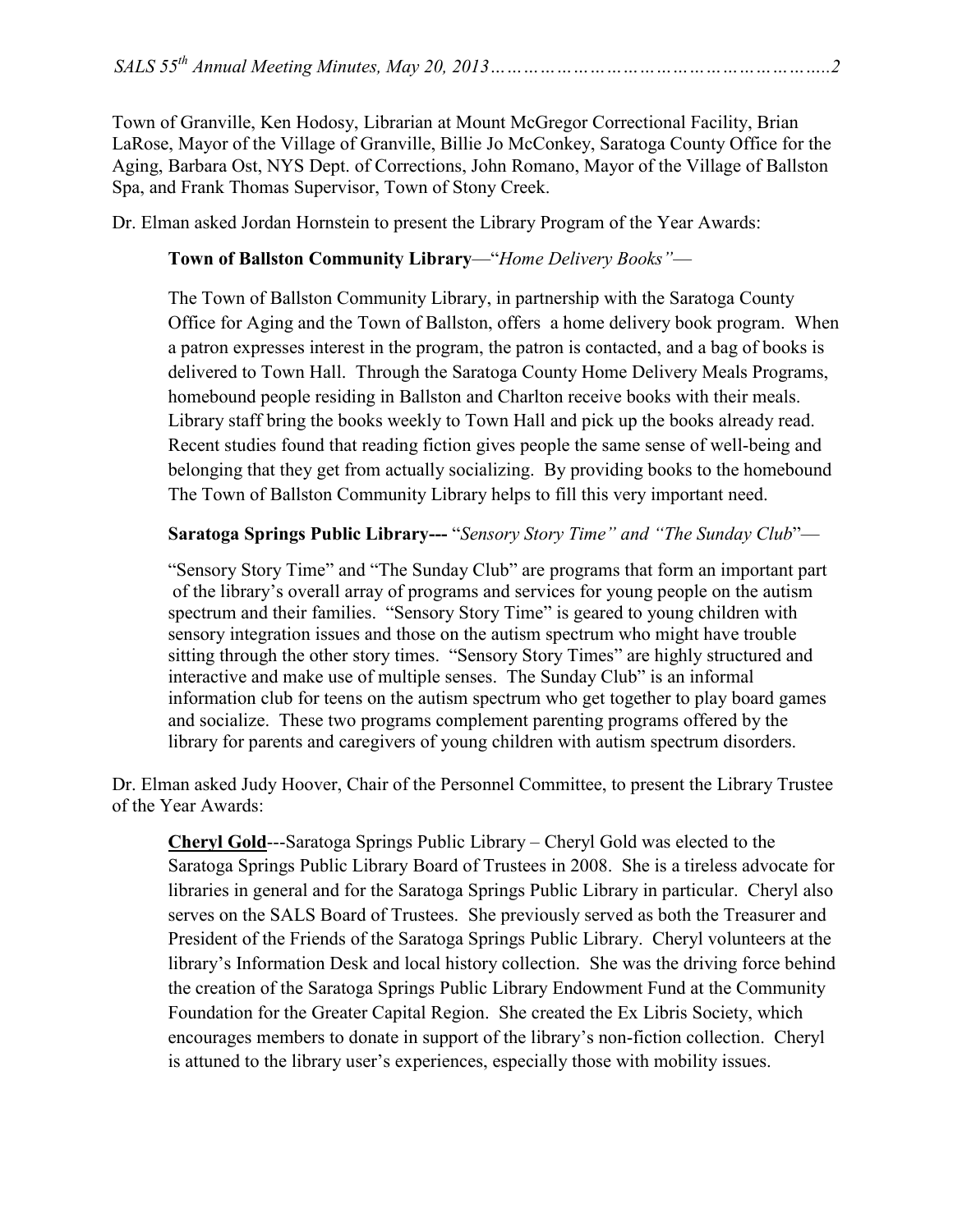**Larry Carr**—Town of Johnsburg Library—Larry Carr has been a trustee of the Town of Johnsburg Library for ten years. Described as a "doer," his respect for life and generosity of spirit makes him an outstanding trustee. Larry is hands-on, doing what needs to be done in order to provide quality library services to the Town of Johnsburg's community. He currently serves on various Board Committees and volunteers at the library every Friday night. His expertise, support, and guidance were invaluable through three major construction projects. One project was building the handicapped access to the library. Larry has delivered books to the nursing home, participates in the organization of the book sales, and lends a hand at all library programs and events.

Ms. Hoover also presented SALS Staff Awards to:

Mary Hanley---15 years of service Sara Dallas---10 years of service

also receiving an award but not present:

Bill Rougier---15 years of service

Dr. Elman announced the election of trustees and asked Jordan Hornstein to give the report. Mr. Hornstein noted that there were vacancies in Warren and Washington Counties. An April  $10<sup>th</sup>$ "Notice of Annual Business Meeting" informed every member library trustee of the Trustee Nominating Committee's choice of candidates.

The Trustee Nominating Committee offered the names of the following candidates whose terms will expire May, 2018:

- For Warren County---Sandi Payne for a second five-year term
- For Washington County---Paul K. Mays for a second five-year term

Brief biographical information about these nominees was provided in the April  $10<sup>th</sup>$  notice.

Mr. Hornstein explained that after the letter announcing the SALS business meeting and Board vacancies, the SALS Board of Trustees reluctantly accepted the resignation of Cheryl Gold. Mrs. Gold represented Saratoga County. An e-mail was sent to all Saratoga County directors asking for recommendations from their boards. Sandra Debus, President of the Women's Round Lake Improvement Society Library, was recommended. Her biographical statement was on the tables.

Mr. Hornstein asked if there were any other nominations from the floor. Hearing none, he instructed the secretary to cast one ballot each for the persons nominated by the Trustee Nominating Committee who are hereby elected by acclamation by the trustees of the member libraries of the Southern Adirondack Library System.

Dr. Elman introduced Paul Mays, who announced the winners of the Door Prizes. Mr. Mays explained that the Door Prizes were certificates to be used for Continuing Education. The award